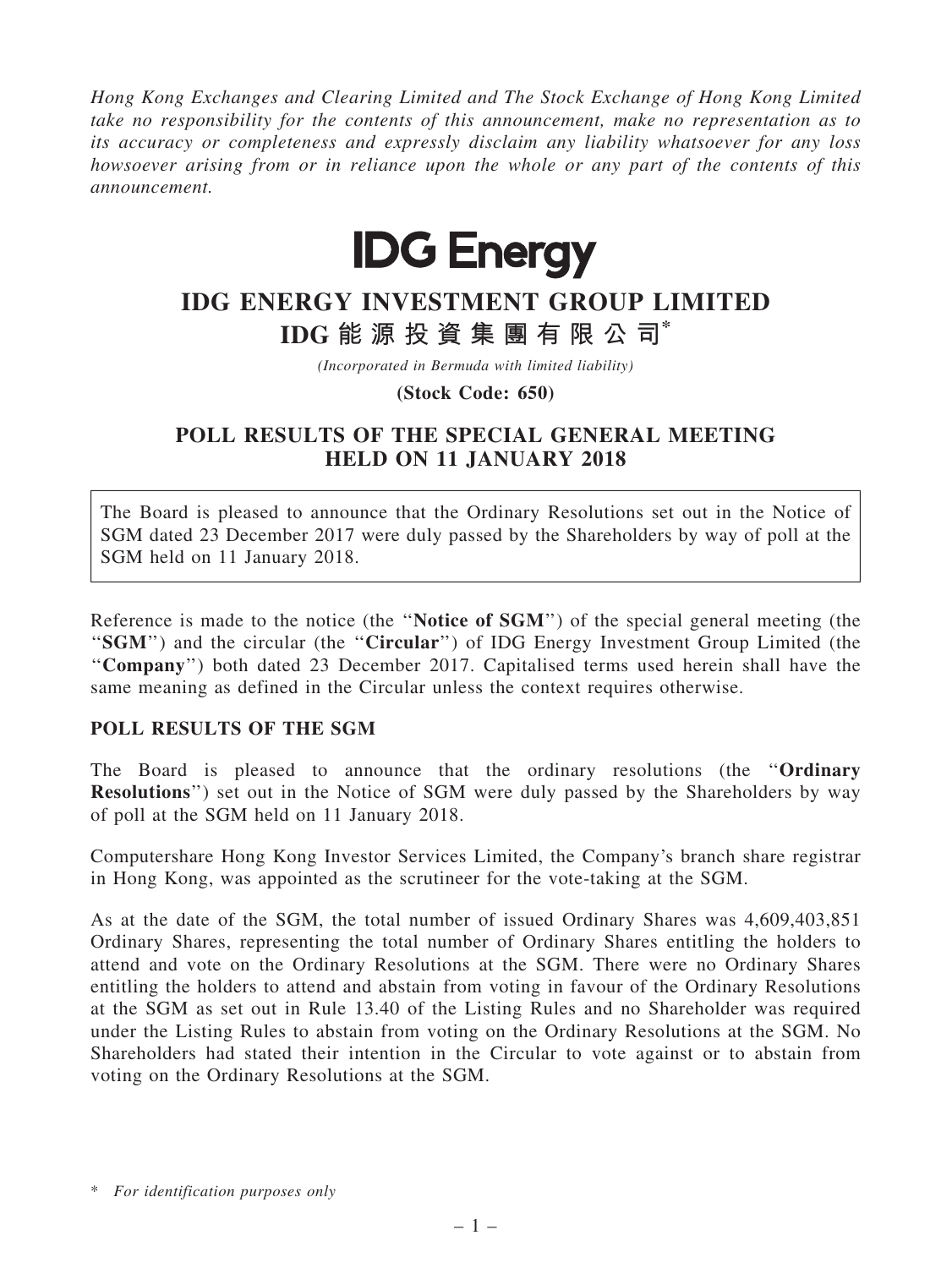| <b>Ordinary Resolutions</b> |     |                                                                                                                                                                                                                                                                                                                                                                                                                                                                                                                                                                                                                                                                                                           | Number of votes cast<br>(percentage of total number of<br>votes cast $(\%)$ |                         |
|-----------------------------|-----|-----------------------------------------------------------------------------------------------------------------------------------------------------------------------------------------------------------------------------------------------------------------------------------------------------------------------------------------------------------------------------------------------------------------------------------------------------------------------------------------------------------------------------------------------------------------------------------------------------------------------------------------------------------------------------------------------------------|-----------------------------------------------------------------------------|-------------------------|
|                             |     |                                                                                                                                                                                                                                                                                                                                                                                                                                                                                                                                                                                                                                                                                                           | For                                                                         | <b>Against</b>          |
| $\mathbf{1}$                | (a) | the Subscription Agreement entered into<br>between the Company (as issuer) and the<br>Subscribers on 13 December 2017, pursuant<br>to which, the Company has conditionally<br>agreed to allot and issue a total<br>of<br>1,485,000,000 Subscription Shares at<br>an<br>aggregate Subscription Price of HK\$1,485<br>million to the Subscribers, and each of the<br>Subscribers shall subscribe for 297,000,000<br>Subscription<br>Shares<br>$\operatorname{at}$<br>${\rm an}$<br>aggregate<br>Subscription Price of HK\$297 million. The<br>transactions contemplated thereunder are<br>hereby approved, confirmed and ratified;                                                                          | 3,621,233,222<br>(99.999959%)                                               | 1,500<br>$(0.000041\%)$ |
|                             | (b) | fulfilment<br>subject<br>to<br>(or waiver,<br>if<br>applicable) of the conditions precedent set<br>out in the Subscription Agreement, the<br>allotment and issue of the Subscription<br>Shares in accordance with the terms and<br>conditions of the Subscription Agreement be<br>and is hereby approved;                                                                                                                                                                                                                                                                                                                                                                                                 |                                                                             |                         |
|                             | (c) | the Directors be and are hereby granted the<br>Specific Mandate to exercise the powers of<br>allot and issue<br>Company to<br>the<br>the<br>Subscription Shares pursuant to the terms<br>of<br>conditions<br>Subscription<br>and<br>the<br>Agreement, where such Subscription Shares<br>shall rank pari passu in all respects with the<br>Ordinary Shares in issue as at the date of the<br>allotment and issue of the Subscription<br>Shares. The Specific Mandate is in addition<br>to, and shall not prejudice nor revoke any<br>general or special mandate(s) which has/<br>have been granted or may from time to time<br>be granted to the Directors prior to the<br>passing of this resolution; and |                                                                             |                         |

The poll results of the Ordinary Resolutions were as follows: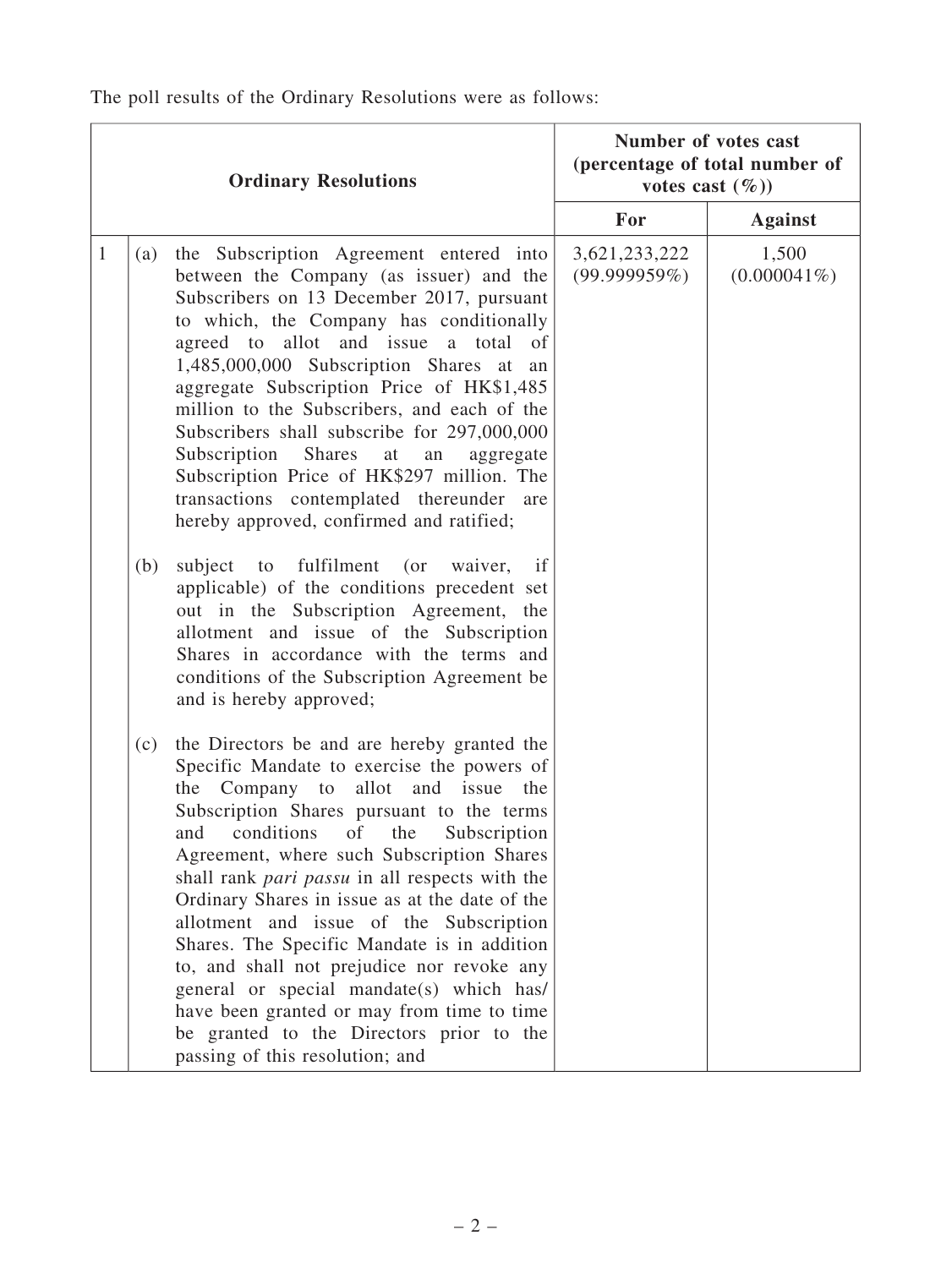| <b>Ordinary Resolutions</b> |     |                                                                                                                                                                                                                                                                                                                                                                                                                                                                                                                                                                                                                                                                                                                                                                                                                                                                                                                                       | Number of votes cast<br>(percentage of total number of<br>votes cast $(\%)$ |                      |
|-----------------------------|-----|---------------------------------------------------------------------------------------------------------------------------------------------------------------------------------------------------------------------------------------------------------------------------------------------------------------------------------------------------------------------------------------------------------------------------------------------------------------------------------------------------------------------------------------------------------------------------------------------------------------------------------------------------------------------------------------------------------------------------------------------------------------------------------------------------------------------------------------------------------------------------------------------------------------------------------------|-----------------------------------------------------------------------------|----------------------|
|                             |     |                                                                                                                                                                                                                                                                                                                                                                                                                                                                                                                                                                                                                                                                                                                                                                                                                                                                                                                                       | For                                                                         | <b>Against</b>       |
|                             | (d) | any one or more of the Directors be and is/<br>are hereby authorised for and on behalf of<br>the Company to do such acts and things, to<br>sign and execute all such further documents<br>(in case of execution of documents under<br>seal, to do so by one Director and one<br>company secretary or by two Directors or by<br>such other person (including a Director) or<br>persons as the Board may appoint) and to<br>take such steps as he/she/they may consider<br>appropriate,<br>desirable<br>necessary,<br><sub>or</sub><br>expedient to give effect to or in connection<br>with the Subscription Agreement or any<br>transactions contemplated thereunder and all<br>other matters incidental thereto<br>$\alpha$<br>$\mathbf{in}$<br>connection therewith, and to agree to and<br>variations, amendments<br>make<br>such<br><sub>or</sub><br>waivers of any of the matters relating<br>thereto or in connection therewith. |                                                                             |                      |
| $\overline{2}$              | (a) | the increase in the authorised share capital<br>of the Company from HK\$130,000,000 to<br>HK\$160,000,000 by the creation of an<br>additional 3,000,000,000 unissued Ordinary<br>Shares of HK\$0.01 each, which upon issue<br>shall rank <i>pari passu</i> in all respects with the<br>existing Ordinary Shares, be and is hereby<br>approved; and                                                                                                                                                                                                                                                                                                                                                                                                                                                                                                                                                                                    | 3,621,233,222<br>(99.999972%)                                               | 1,000<br>(0.000028%) |
|                             | (b) | any one or more of the Directors be and is/<br>are hereby authorised for and on behalf of<br>the Company to execute all such documents,<br>instruments and agreements (in case of<br>execution of documents under seal, to do so<br>by one Director and one company secretary<br>or by two Directors or by such other person<br>(including a Director) or persons as the<br>Board may appoint) and to do all such acts<br>or things deemed by him/her/them to be<br>incidental to, ancillary to or in connection<br>with the matters contemplated in and for<br>completion of the increase in authorised<br>share capital.                                                                                                                                                                                                                                                                                                            |                                                                             |                      |